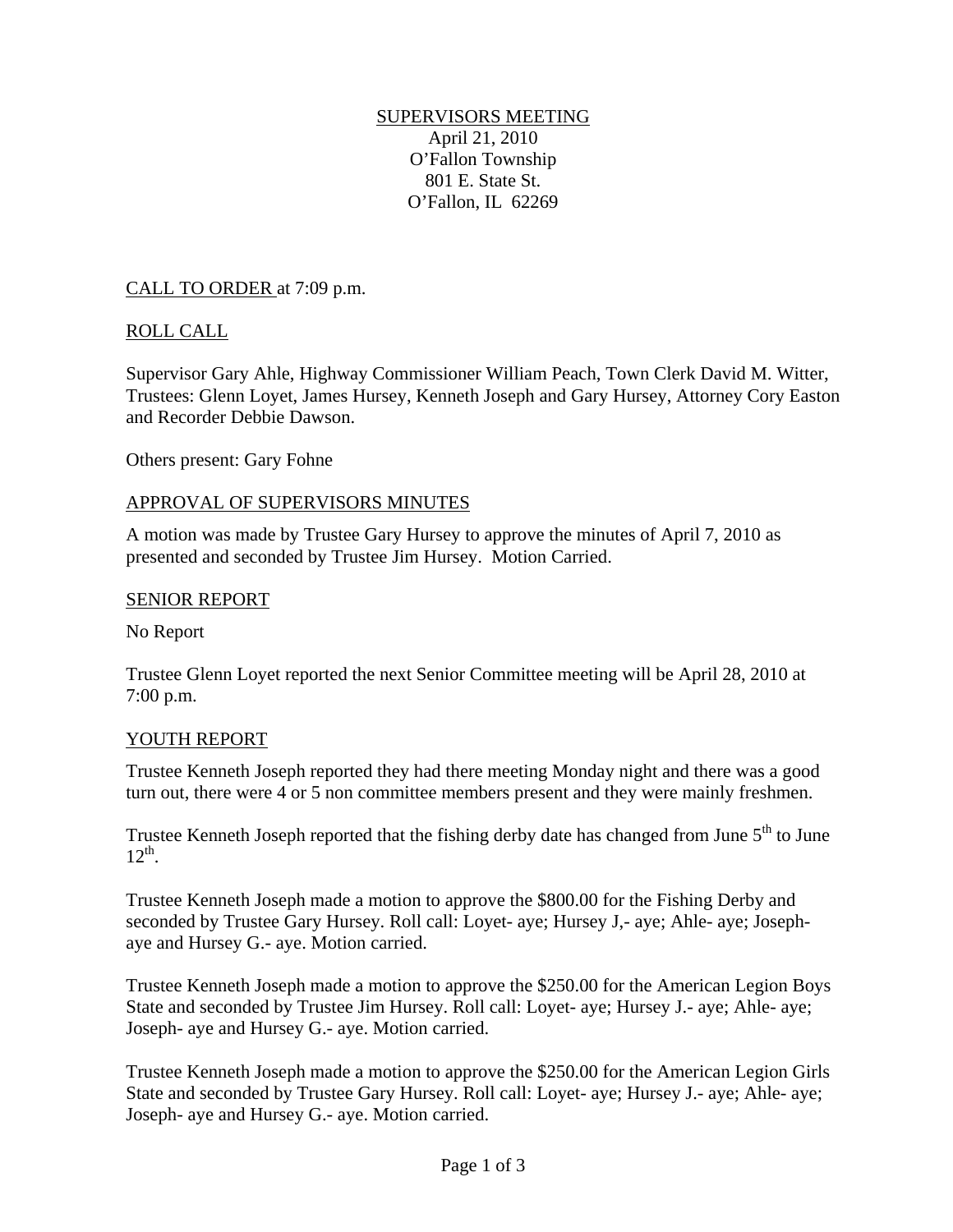Trustee Kenneth Joseph made a motion to approve the new applications of Sean Duffy, Lizzy Werner and Gabriel Cabrera, all freshmen and seconded by Trustee Gary Hursey. Roll Call: Loyet- aye; Hursey J.- aye; Ahle- aye; Joseph- aye and Hursey G.- aye. Motion carried.

### PLANNING REPORT

No report.

# AFTER PROM REPORT

Trustee Gary Hursey passed out a flyer comparing last year to this year which shows the expenditures to be very close to the same. This is funded by the ticket sales which last year was \$4,350.00 and this year it will be \$4,300.00 and it could be more depending on the sales this week, also City of Shiloh donated \$1,000.00, Township donated \$3,000.00 and the Mayor of O'Fallon gave \$50.00 from his personal account. On Wednesday April  $28<sup>th</sup>$  there will be a fundraiser held at the  $17<sup>th</sup>$  Street Bar & Grill and they will donate 15% of sales in free food, saving some money on the food expenditures so we can spend it else where and this was all their idea. Trustee Gary Hursey stated for the record that there are about 9 Hursey's involved with After Prom. He also stated for the record that Jim Hursey was the DJ in the past and now he is only getting paid \$300.00 for his equipment and setup and Steve will be the host. Bob Hursey will be putting the videos on the website so they all can get to it and don't have to have a VCR or DVD. Trustee Gary Hursey is asking the Township to give him a check for \$3,000.00 to get a visa check card to pay for things since this is the last weekend before After Prom and does not want to use his personal money. Trustee Gary Hursey stated if there is any questions about all of the Hursey's hired then direct them to him. He also stated that the High School should be sending the check this week. Attorney Cory Easton asked if he could get a letter so that he can donate because he feels it is a great cause. Trustee Kenneth Joseph stated that Jeff Bevirt had asked the Youth Committee for about 5 volunteers to help out at the fundraiser and is not sure if there were any volunteers.

### TRUSTEES REPORT

No reports.

Trustee Kenneth Joseph stated that there were 2 Trustees and their wives attended the dinner at St. Libory last Thursday night.

### TOWN CLERK REPORT

No Report

# SUPERVISORS REPORT

Supervisor Gary Ahle stated the O'Fallon-Shiloh Chamber of Commerce and the O'Fallon Progress invites you and a guest to their 34<sup>th</sup> Annual Awards "Salute to Business" Friday, April 23, 2010. Registration 11:15a.m.- Lunch 11:45a.m. at the regency Conference Center, 400